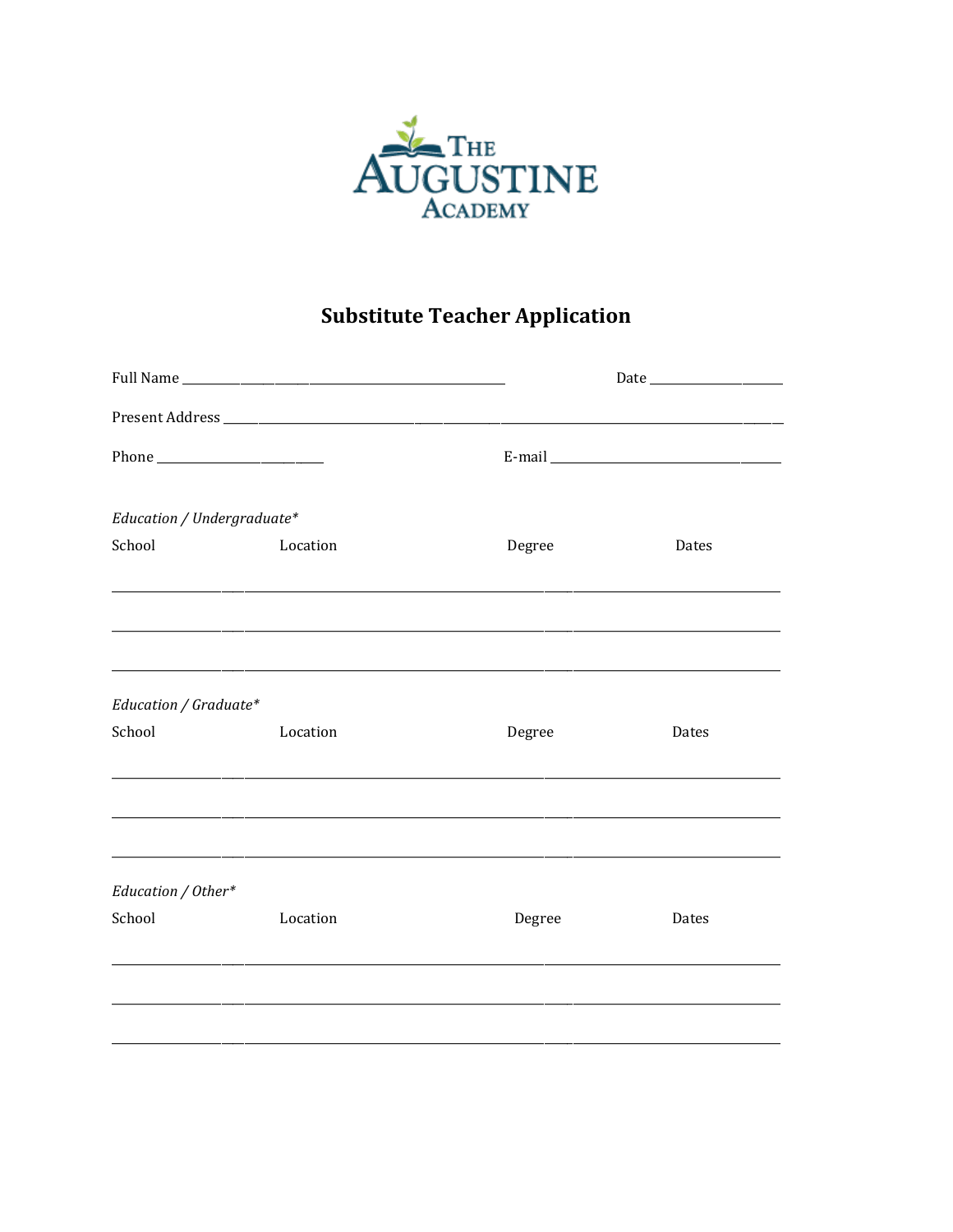#### **Teaching Questions**

How did you hear of The Augustine Academy?

What personal, professional skills do you bring to the classroom?

How can TAA administration best support you as a substitute teacher?

#### Readings-required with application - find these on our website

"Children as Persons" article

"Three Instruments of Education" article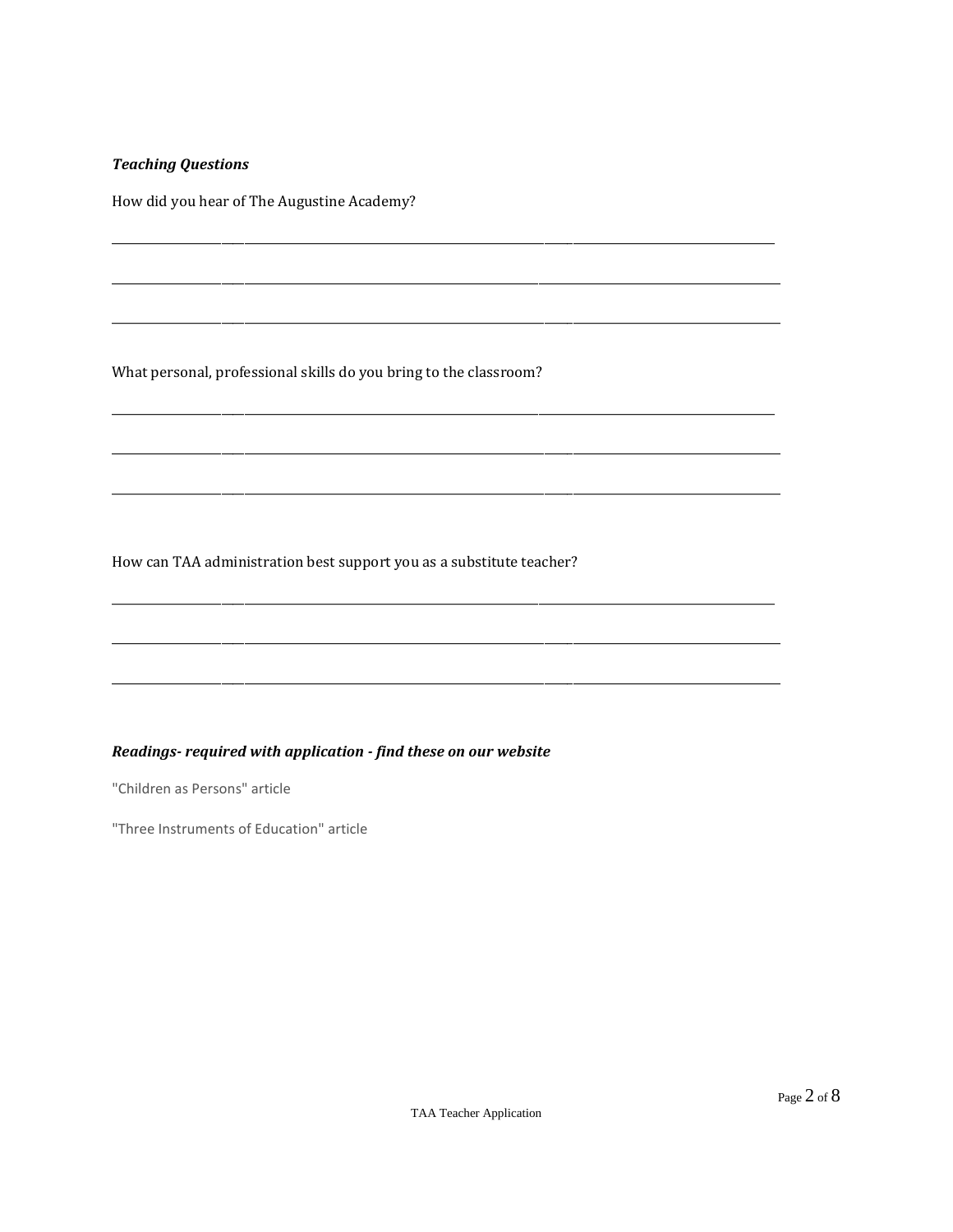| <b>Christian Background</b>                                                             |                                                                                                                                                                       |  |
|-----------------------------------------------------------------------------------------|-----------------------------------------------------------------------------------------------------------------------------------------------------------------------|--|
|                                                                                         |                                                                                                                                                                       |  |
|                                                                                         |                                                                                                                                                                       |  |
|                                                                                         |                                                                                                                                                                       |  |
| Give a brief account of how you became a Christian:                                     |                                                                                                                                                                       |  |
|                                                                                         | ,我们也不能在这里的时候,我们也不能在这里的时候,我们也不能在这里的时候,我们也不能会不能会不能会不能会不能会不能会不能会不能会。<br>第2012章 我们的时候,我们的时候,我们的时候,我们的时候,我们的时候,我们的时候,我们的时候,我们的时候,我们的时候,我们的时候,我们的时候,我们的时候,我                 |  |
| What do you think it means to be a Christian?                                           |                                                                                                                                                                       |  |
|                                                                                         | ,我们也不能在这里的人,我们也不能在这里的人,我们也不能在这里的人,我们也不能在这里的人,我们也不能在这里的人,我们也不能在这里的人,我们也不能在这里的人,我们也<br>,我们也不能会在这里,我们的人们也不能会在这里,我们也不能会在这里,我们也不能会在这里,我们也不能会在这里,我们也不能会在这里,我们也不能会在这里,我们也不能会 |  |
| How will the gospel impact your interaction with students, parents, faculty, and staff? |                                                                                                                                                                       |  |
|                                                                                         |                                                                                                                                                                       |  |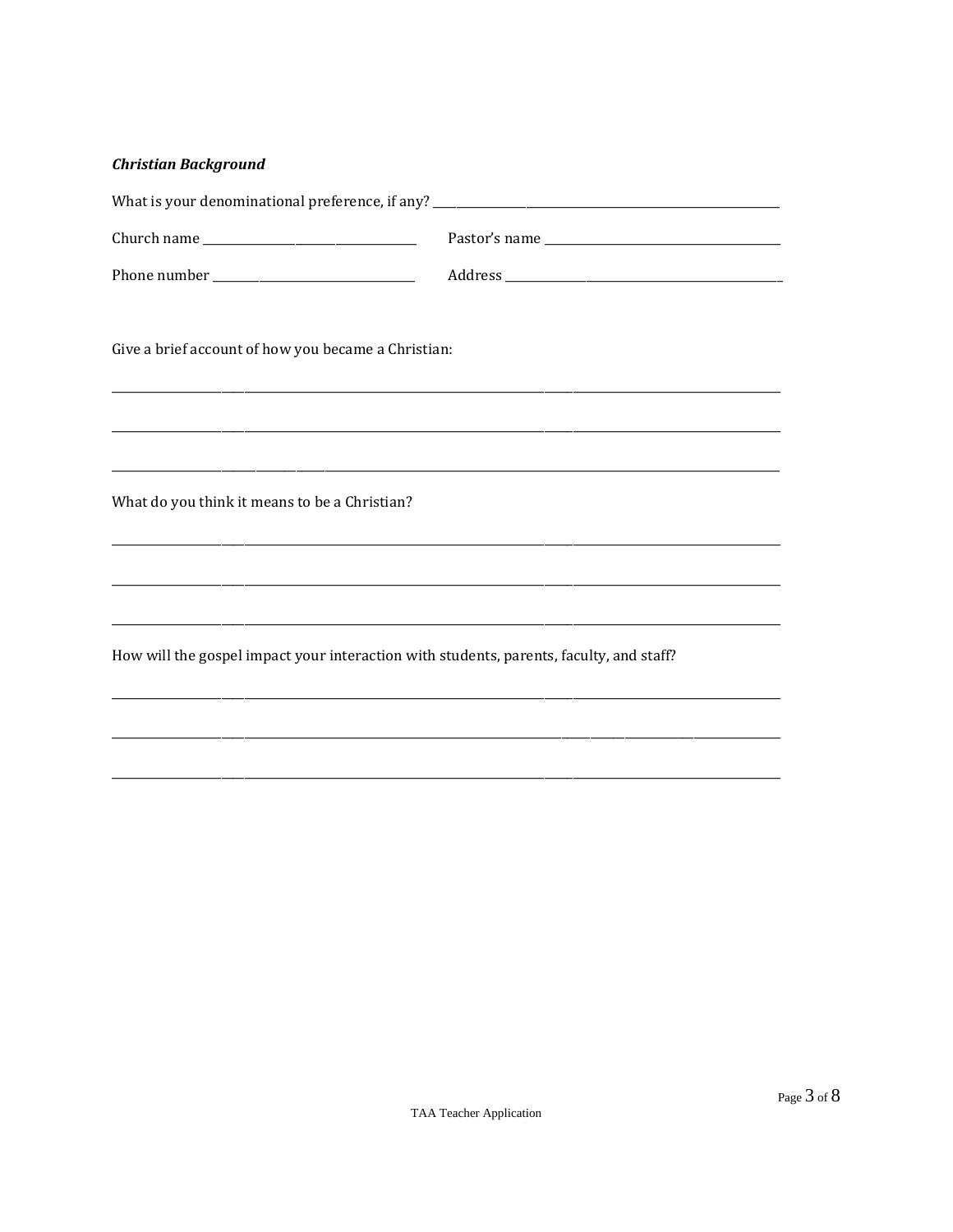## **Fundamental Pedagogical Convictions**

#### **A Non-Competitive, Stimulating Atmosphere**

In an atmosphere of sincerity and truth, students are free to learn for the pleasure of learning. Students do not compete with their peers for rank, grades or prizes. Learning is the focus, not besting a classmate. Real life is placed before the students to study and discuss. Students are stimulated to observe, explore, and understand.

#### **The Discipline of Habit**

We consider the process of student work to be as important as the end product. Rather than developing persons who are able to study well for the next exam, we are interested in helping students develop a life of study. We ask the questions: Did she attend? Did he put forth effort? And was she thorough? We believe school is not just an institution to get through, but rather a place to develop habits that will serve children the rest of their lives.

#### **Education as Vital, Dynamic, Living**

Real learning occurs when the learner wonders, asks why and how. And it needs to happen in an atmosphere that stimulates thought, in an atmosphere rich with ideas. Our objective is to place the very best books before our students, books rich in content and ideas, putting them into relationship with the finest authors. Through the use of "living books" students interact with scientists, mathematicians, philosophers, historians, artists, poets, and explorers.

#### **The Infinite Dignity and Potential of Each Child**

Because children are born in God's image, they are therefore born with great potential for a fruitful and full life of interests and relationships. At Augustine, children are not identified or limited by their strengths or weaknesses. All children participate in a broad, rigorous curriculum—all children calculate, solve, attend, explore, ponder, recite, paint and sing. The expectation that prevails within the school is that all students will learn and grow to their full potential as persons and attain their vast inheritance.

#### **The Priority of the Relational Life**

Children live in relationship with God, self, others, creation, and the world of ideas. These relationships are cultivated in the educational process through a broad, challenging curriculum and a faculty that seeks to relate to students, parents, and one another in accordance with the principles of Jesus Christ.

#### **The Importance of Delight and of Struggle**

Children will naturally delight in the feast of great ideas set before them. They will savor them and grow in the ability to enjoy and celebrate their relations with persons, ideas, and creation. But they will also at times struggle. We consider the struggle to be as essential to the learning process as the delight. Children must learn to labor with problems not yet grasped, to remain on task when uncertain of the outcome, to struggle to completion when mind and hand are tired, to experience the rewards and negative consequences of their actions. There will be no growth in character without the struggle. Foremost among the enemies of the delight and the struggle necessary for the cultivation of a learner are entertainment and indulgence. In the classroom, entertainment and indulgence both encourage passivity. To grow, a student must be strenuously engaged in the work of learning. Thus, Augustine teachers, while often creative in their presentations, make no effort to entertain their students. Augustine teachers, while being loving, will not be indulgent.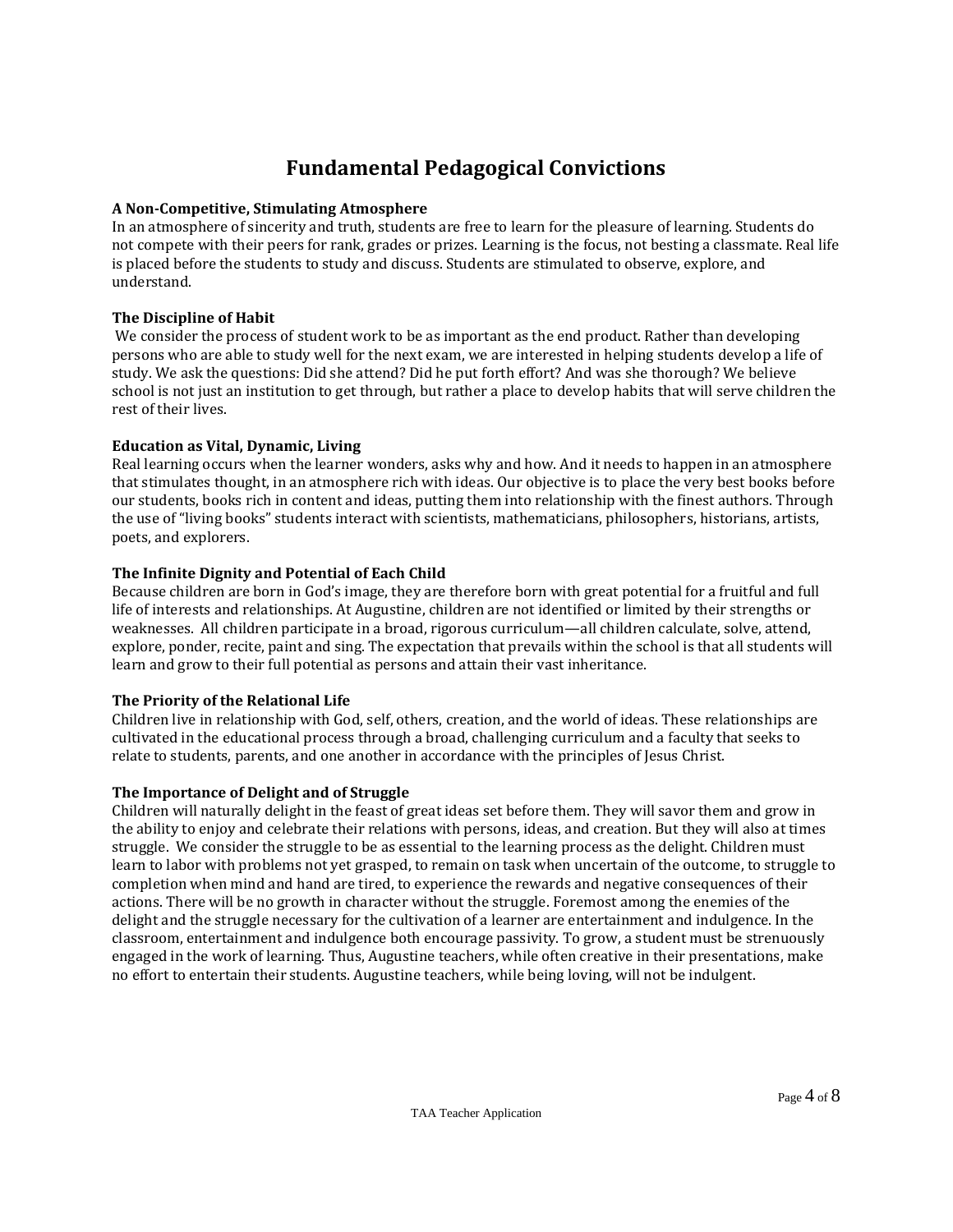|  |  | The Augustine Academy Statement of Faith and Code of Personal Conduct- |
|--|--|------------------------------------------------------------------------|

| Are you in complete agreement with Augustine's statement<br>of Faith? Found on pages 6-7 of this application.         |  |
|-----------------------------------------------------------------------------------------------------------------------|--|
| Have you read the Pedagogical Convictions and Personal Code of Conduct<br>found on pages 4 and 8 of this application? |  |
| Will you abide by the Code of Personal Conduct?                                                                       |  |

*My signature below confirms that all information given in this application and related forms is correct to the*  best of my knowledge. I understand that my omission, misrepresentation of the facts, falsifying or withholding of *information in completing this application and all required documents constitutes grounds for immediate withdrawal of the application, and/or termination of employment with The Augustine Academy. Further, I understand that upon employment I am expected to become familiar with and abide by the rules and regulations as set forth in the Augustine Teacher Handbook.* 

Signature of applicant \_\_\_\_\_\_\_\_\_\_\_\_\_\_\_\_\_\_\_\_\_\_\_\_\_\_\_\_\_\_\_\_\_\_\_\_\_\_\_\_\_\_\_\_\_\_\_\_\_\_\_\_\_\_\_\_\_\_\_\_\_\_\_\_\_\_\_\_\_\_\_\_

Date

*The Augustine Academy will not discriminate based on race, gender, color, national, and ethnic origin*.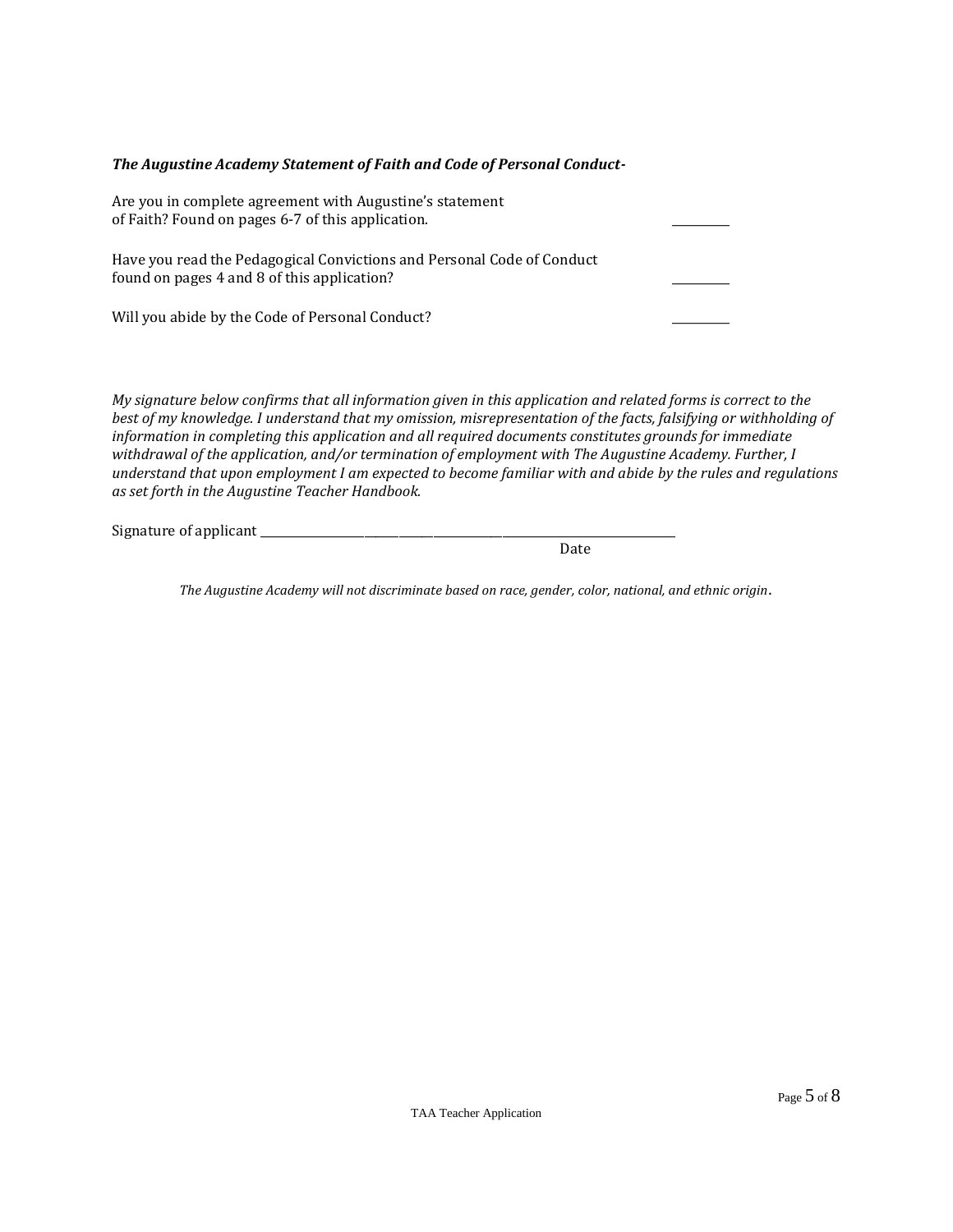### **STATEMENT OF FAITH**

1. The Triune God: We believe in one God, eternally existing in three equally divine Persons: The Father, the Son, and the Holy Spirit. This one true and living God is infinitely perfect both in his love and in his holiness. He is the Creator of all things, visible and invisible, and is therefore worthy to receive all glory and adoration. Immortal and eternal, he perfectly and exhaustively knows the end from the beginning, sustains and sovereignly rules over all things, and providentially brings about his eternal good purposes to redeem a people for himself and restore his fallen creation, to the praise of his glorious grace.

2. Revelation: God has graciously disclosed his existence and power in the created order and has supremely revealed himself to fallen human beings in the person of his Son, the incarnate Word. Moreover, this God is a speaking God who by his Spirit has graciously disclosed himself in human words: we believe that God has inspired the words preserved in the Scriptures, both the Old and New Testaments, which are both record and means of his saving work in the world. These writings alone constitute the verbally inspired Word of God, which is utterly authoritative and without error in the original writings, complete in its revelation of his will for salvation, sufficient for all that God requires us to believe and do, and final in its authority over every domain of knowledge to which it speaks.

3. Creation of Humanity: We believe that God created human beings, male and female, in his own image. Adam and Eve belonged to the created order that God himself declared to be very good, serving as God's agents to care for, manage, and govern creation, living in holy and devoted fellowship with their Maker. Men and women, equally made in the image of God, enjoy equal access to God by faith in Christ Jesus and are both called to move beyond selfindulgence to significant private and public engagement in family, church, and civic life. Adam and Eve were made to complement each other in a one-flesh union that establishes the only normative pattern of sexual relations for men and women, such that marriage ultimately serves as a type of the union between Christ and his church. In God's wise purposes, men and women are not simply interchangeable, nor is gender subject to one's personal preferences. It is biologically established by God for his glory.

4. The Fall: We believe that Adam, made in the image of God, distorted that image and forfeited his original blessedness—for himself and all his progeny—by falling into sin through Satan's temptation. As a result, all human beings are alienated from God, corrupted in every aspect of their being and condemned finally and irrevocably to death—apart from God's own gracious intervention. The supreme need of all human beings is to be reconciled to the God under whose just and holy wrath we stand; the only hope of all human beings is the undeserved love of this same God, who alone can rescue us and restore us to himself.

5. The Redemption of Christ: We believe that the gospel is the good news of Jesus Christ. Moved by love and in obedience to his Father, the eternal Son became human: The Word became flesh, fully God and fully human being, one Person in two natures. The man Jesus, the promised Messiah of Israel, was conceived through the miraculous agency of the Holy Spirit and was born of the virgin Mary. He perfectly obeyed his heavenly Father, lived a sinless life, performed miraculous signs, was crucified under Pontius Pilate, arose bodily from the dead on the third day, and ascended into heaven. As the mediatorial King, he is seated at the right hand of God the Father, exercising in heaven and on earth all of God's sovereignty, and is our High Priest and righteous Advocate. We believe that by his incarnation, life, death, resurrection, and ascension, Jesus Christ acted as our representative and substitute. He did this so that in him we might become the righteousness of God: on the cross he canceled sin, propitiated God, and, by bearing the full penalty of our sins, reconciled to God all those who believe. By his resurrection Christ Jesus was vindicated by his Father, broke the power of death and defeated Satan who once had power over it, and brought everlasting life to all his people; by his ascension he has been forever exalted as Lord and has prepared a place for us to be with him. We believe that salvation is found in no one else, for there is no other name given under heaven by which we must be saved.

6. The Justification of Sinners: We believe that Christ, by his obedience and death, fully discharged the debt of all those who are justified. By his sacrifice, he bore in our stead the punishment due us for our sins, making a proper, real, and full satisfaction to God's justice on our behalf. By his perfect obedience he satisfied the just demands of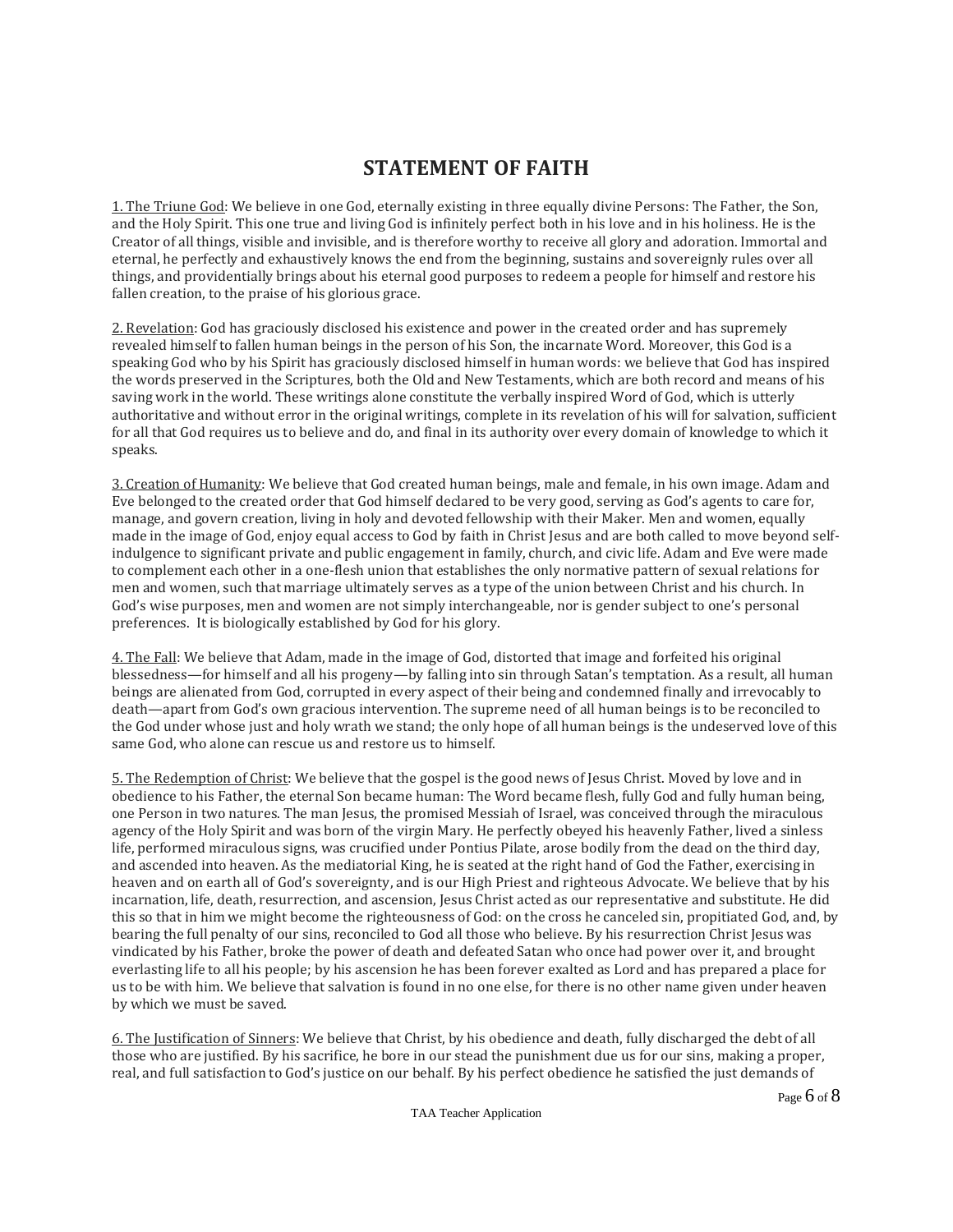God on our behalf, since by faith alone that perfect obedience is credited to all who trust in Christ alone for their acceptance with God. Inasmuch as Christ was given by the Father for us, and his obedience and punishment were accepted in place of our own, freely and not for anything in us, this justification is solely of free grace, in order that both the exact justice and the rich grace of God might be glorified in the justification of sinners.

7. The Power of the Holy Spirit: We believe that this salvation, attested in all Scripture and secured by Jesus Christ, is applied to his people by the Holy Spirit. Sent by the Father and the Son, the Holy Spirit glorifies the Lord Jesus Christ, and, as the other Paraclete, is present with and in believers. He convicts the world of sin, righteousness, and judgment, and by his powerful and mysterious work regenerates spiritually dead sinners, awakening them to repentance and faith, and in him they are baptized into union with the Lord Jesus, such that they are justified before God by grace alone through faith alone in Jesus Christ alone. By the Spirit's agency, believers are renewed, sanctified, and adopted into God's family; they participate in the divine nature and receive his sovereignly distributed gifts. The Holy Spirit is himself the down payment of the promised inheritance, and in this age indwells, guides, instructs, equips, revives, and empowers believers for Christ-like living and service.

8. The Kingdom of God: We believe that those who have been saved by the grace of God through union with Christ by faith and through regeneration by the Holy Spirit enter the kingdom of God and delight in the blessings of the new covenant: the forgiveness of sins, the inward transformation that awakens a desire to glorify, trust, and obey God, and the prospect of the glory yet to be revealed. Good works constitute indispensable evidence of saving grace. Living as salt in a world that is decaying and light in a world that is dark, believers should neither withdraw into seclusion from the world, nor become indistinguishable from it: rather, we are to do good to the city, for all the glory and honor of the nations is to be offered up to the living God. Recognizing whose created order this is, and because we are citizens of God's kingdom, we are to love our neighbors as ourselves, doing good to all, especially to those who belong to the household of God. The kingdom of God, already present but not fully realized, is the exercise of God's sovereignty in the world toward the eventual redemption of all creation. The kingdom of God is an invasive power that plunders Satan's dark kingdom and regenerates and renovates through repentance and faith the lives of individuals rescued from that kingdom. It therefore inevitably establishes a new community of human life together under God.

9. God's New People: We believe that God's new covenant people constitute the universal church, which is manifest in local churches of which Christ is the Head. The church is distinguished by her gospel message, her sacred ordinances, her discipline, her great mission, and, above all, by her love for God, and by her members' love for one another and for the world. Crucially, this gospel we cherish has both personal and corporate dimensions, neither of which may properly be overlooked. Christ Jesus is our peace: he has not only brought about peace with God, but also peace between alienated peoples. His purpose was to create in himself one new humanity, thus making peace, and in one body to reconcile both Jew and Gentile to God through the cross, by which he put to death their hostility. The church serves as a sign of God's future new world when its members live for the service of one another and their neighbors, rather than for self-focus. The church is the corporate dwelling place of God's Spirit, and the continuing witness to God in the world.

9. The Restoration of All Things: We believe in the personal, glorious, and bodily return of our Lord Jesus Christ with his holy angels, when he will exercise his role as final Judge, and his kingdom will be consummated. We believe in the bodily resurrection of both the just and the unjust—the unjust to judgment and eternal conscious punishment in hell, as our Lord himself taught, and the just to eternal blessedness in the presence of him who sits on the throne and of the Lamb, in the new heaven and the new earth, the home of righteousness. On that day the church will be presented faultless before God by the obedience, suffering and triumph of Christ, all sin purged, and its wretched effects forever banished. God will be all in all and his people will be enthralled by the immediacy of his ineffable holiness, and everything will be to the praise of his glorious grace.